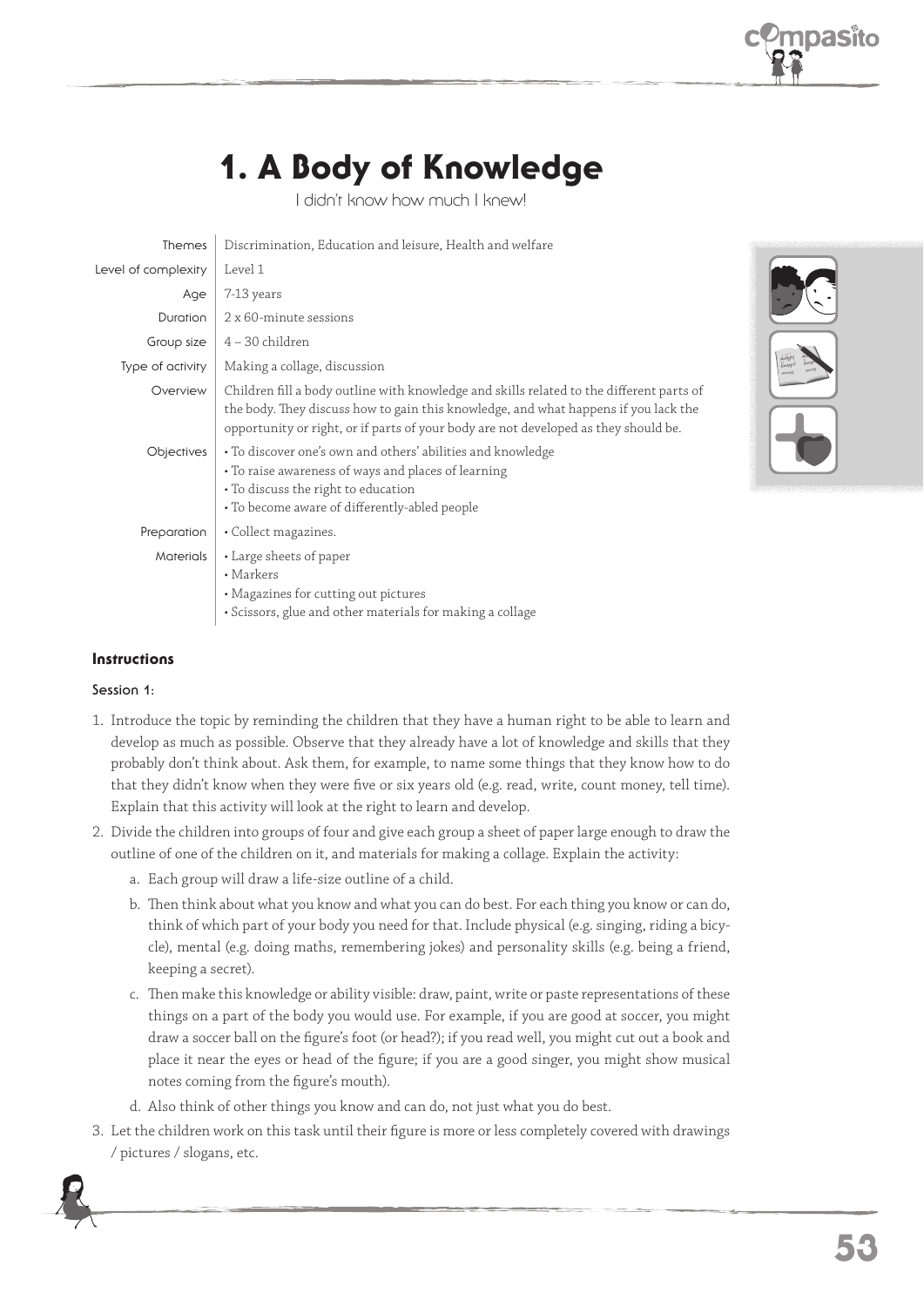4. Bring the children together and ask each group to 'introduce' their 'child' to the others, explaining some of the skills and knowledge they have included. If possible leave these figures on the wall until the next session.

## **Session 2:**

- 1. Ask the children to collect their figures and return to their original small groups. Give these instructions:
	- a. Think again about the knowledge and abilities you illustrated on your child. How did you get that knowledge and ability? What place or person, institution or situation helped you learn those things? For example, you might have learnt to knit or play cards from a grandparent, you might have learnt a game from children in your neighbourhood, or you might have learnt about the history of your country in school.
	- b. When you can identify where you got certain knowledge or skills, draw an arrow from the representation of that skill out to the margin of the paper and write down the name of the source of learning.
- 2. Bring the children together again and ask them to present their results to the whole group. List the sources of learning as they are mentioned, checking items each time they are mentioned.

## Debriefing and Evaluation

- 1. Debrief the activity by asking question such as these:
	- a. Was it easy to find things you are able to do?
	- b. Are there big differences between the collages?
	- c. Did you forget any important ability on the collage?
	- d. Do you always remember where you learnt the skills / abilities?
	- e. Was it always only one place / person who taught you this?
	- f. Why do you think you were asked to remember how you gained your knowledge or skills?
- 2. Relate the activity to human rights by asking questions such as these:
	- a. Do you think that all children can learn the things you have mentioned? Why or why not?
	- b. What people and institutions do children need to be able to learn these things?
	- c. Are certain people and institutions more important than others (e.g. is a school more important than a sports club)?
	- d. What happens if some of these sources of learning are missing?
		- i. For example, what if there were no school? How can children learn to write and read? What happens if they don't learn these skills? Is it important? How will it affect the rest of their lives?
		- ii. For example, if there were no other children to play with, no family members to learn from, or no youth groups or clubs?
		- iii. For example, if a child is disabled and cannot participate in schools and clubs or play with other children?
	- e. You related different part of your body to different knowledge and skills. What happens if a child has a disability and cannot use this part of the body? Are there alternative ways to do things and learn things? How could a child with a disability develop other abilities?
	- f. Do you know someone who has limited possibilities to learn? How do you think this person copes? Do you support this person?
	- g. Why do you think children have a human right to learn and develop?